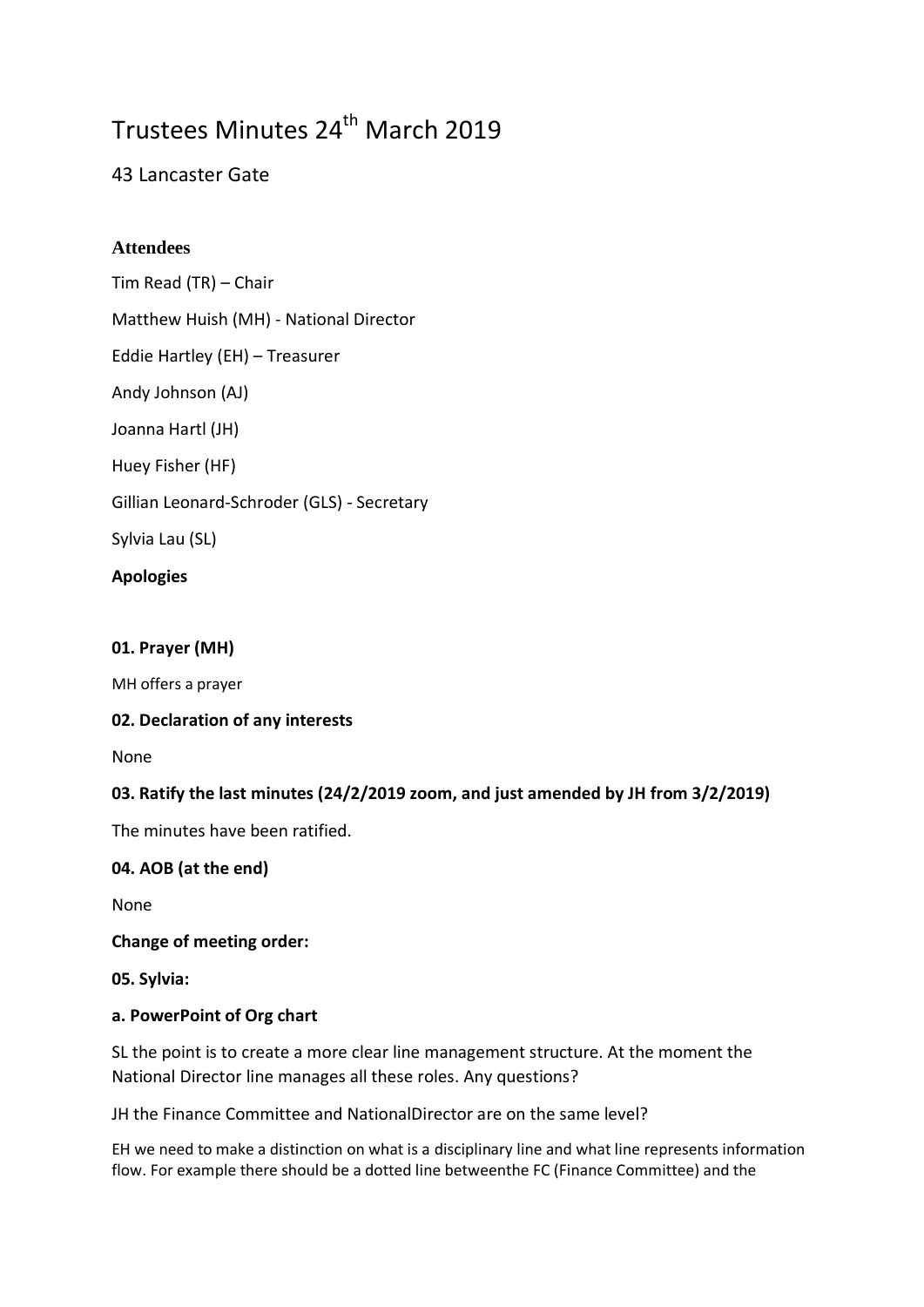Business Manager/ Finance Manager because their relationship is information exchange. Perhaps we could split the top and say it is information flow.

SL the line manager function always lies with the National Director. The National Director only line manages these two and the pastors.

AJ does the National Director want to be guiding the business manager? I don't think that is his job. I don't see that happening. The ND needs to know what is going on but not to give directions.

TR The trustees have some experience and the FC have some, but we are all part-time. That is why we need to give all the responsibility to the finance and business manager.

AJ that is why I think we need a property director. A professional person. The business and finance manager is Julian?

EH it is Sylvia and I.

SL if you treat LG as one property. The finance manager overseas the whole movement. My idea is to give FC a meatier role. They should assign each FC member to specific buildingor other investment likeLH, the farm. At the moment what I heard is we don't know what the FC's role is.

EH I think we need to change the name. It should be "investment and property management committee". The name should be changed because Finance Committee is confused by some with "Finance Department" or even "Finance Manager". Not correct.

AJ I believe we need a professional to over-look all of our properties. I think the ideas being discussed works in the short term, but not taking us forward. We are already getting guidance from the National Council. I don't think we have the expertise.

SL I totally agree. But at the moment we don't have the information to give them.

EH there are two philosophies, one is to bring in a professional employee; the other way is for the FC to bring in experts as needed, on a step by step basis.

HF I have a contact who manages properties, they charge a small fee. They look at documents and the legal side.

TR that is a reasonable idea. The reason we have little handle on our properties is because we do not have an over-all property manager. The FC does not have the time. We need someone who really knows what they are doing. Don't think it's £50,000 to £70,000, it could be part time.

EH I'm not against having a heavy in there. AJ is right, but how to get there. We are starting in a weak financial situation and need to find a way to phase it in. It depends on how many properties we end up with.

MH if it is not a full-time role, could the property manager and the business and finance manager be hatched on to their job description?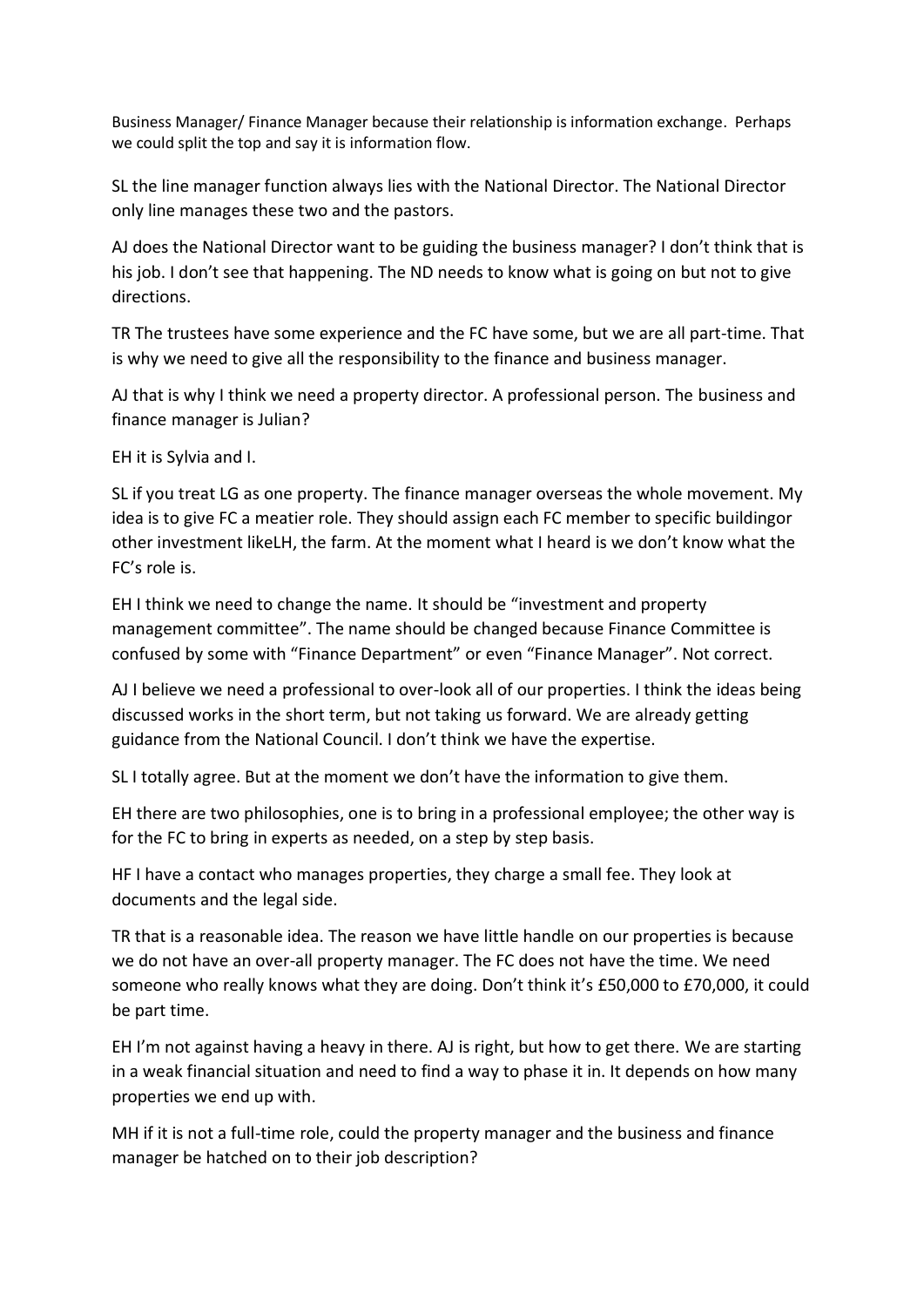JH no it wouldn't work.

EH the business side is done very efficiently by SL here is LG, but she does not have the time to handle all of the other properties.

SL it's not practical. It is very hands on because they are so used to doing things in their own way. They do what they want to do not what needs to be done. I have a feeling the other properties are the same. Remotely managing is impossible. Some of the FC could be at CH, e.g.Terry at LH, but once we sort that out they can have the authority to work things out.

AJ at LH and CH is a whole other issue. The trick to it is we employ people and they have a line manager.

TR we can take it as a process. If the FC brings on more people, those people could be assigned to properties.

JH I want to go back. Why do you think it is good to amalgamate HR and accounts?

SL HQ does need a few full time people. At the moment, you wouldnot know we have people in the office. If we have two full-time people on site, that is good. HR and accounts go hand in hand. Accounts is also mainly record keeping, because we outsource to Natural Numbers.

JH so what you are saying is that we need someone full-time for recording keeping. We could change the wording to admins assistant. Or Admins support officer.

EH the current role is accounts admins officer. The only real accounts work is the petty cash account. The bank is essentially doing book keeping for us. Even drop the legal and put it somewhere else.

SL I want to stay away from assistant in job descriptions.

JH admin office?

HF admin finance officer.

EH the business support officer covers everything, that is why SL chose it.

TR we are looking to make it full-time.

SL maybe 5 years down the line. Eventually we need to outsource the HR.

TR is everyone okay with business support officer? -PASSED

HF the finance and business manager is two people.

JH We needseparation of powers. The bottom one shouldnot have a line to EH.

MH referring to the points that  $\Box$  made.

JH I'm worried that if she wants to take action, she might argue that we didn't want her.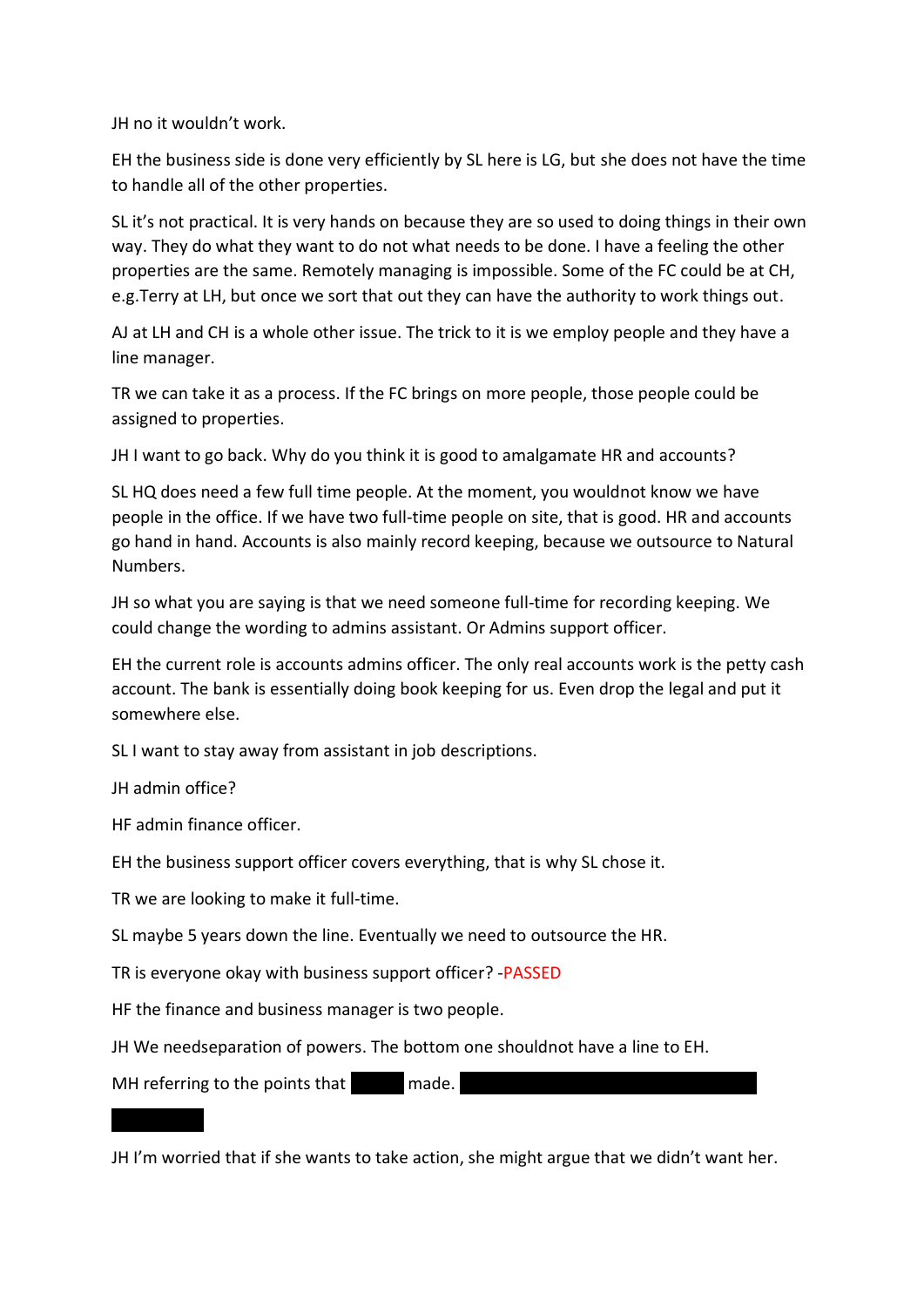TR it is not true.

SL I always approach it as an organisation. This is structure so there are no names. At the moment everything is tangled.

JH so we want two full-time people. And they can re-apply for those roles but they may not get it.

### Zoom Call for job description

TR: JH EH HF and SL should be on it.

EH I can set it up.

SL once it has been approved we can advertise. We need it sorted by May.

JH this coming week, Wed evening. 8pm

TR can we move on to the left-hand side of the diagram?

SL with this one, we replace the general affairs. To take some of the line management off the ND. Because I know the education dept hasn't worked for the past two years. Please correct me, but I think it is good to go through all 4 functions. At the end of the day our organisation is there to provide education. One of the jobs should be to decide with the ND, how many workshops we want to run. Rather than the blessed family department doing something different, and CARP and HARP doing it another way, we should work together to deliver something. At the moment people do whatever they want to do. That is why I want to merge the ministerial and education and… This support officer can get involved more with communications side.

TR that could be  $\blacksquare$ .

SL I haven't done a JD for the support officer. It should come from the manager. If someone asks what will have with the education. At the moment we rely on one person, but need to bring diversity.

SL we can have a tighter hand on the budget. It is nice to bring in younger, older or whatever. To bring in diversity. This is my feeling. How many time does HARP run a workshop; can we run it as a project, do we need someone there day in day out. Make it tighter.

TR if the young people are not involved then they will be doing something else. They don't have a sense of mission. But also they will get other jobs. So I'm not sure they can be employed on a project basis.

AJ I think HARP moved on a different level when Ruth was there.

MH It has gone down since she left.

AJ the thing about youth ministry is that it is looking after people one by one, it is not a project.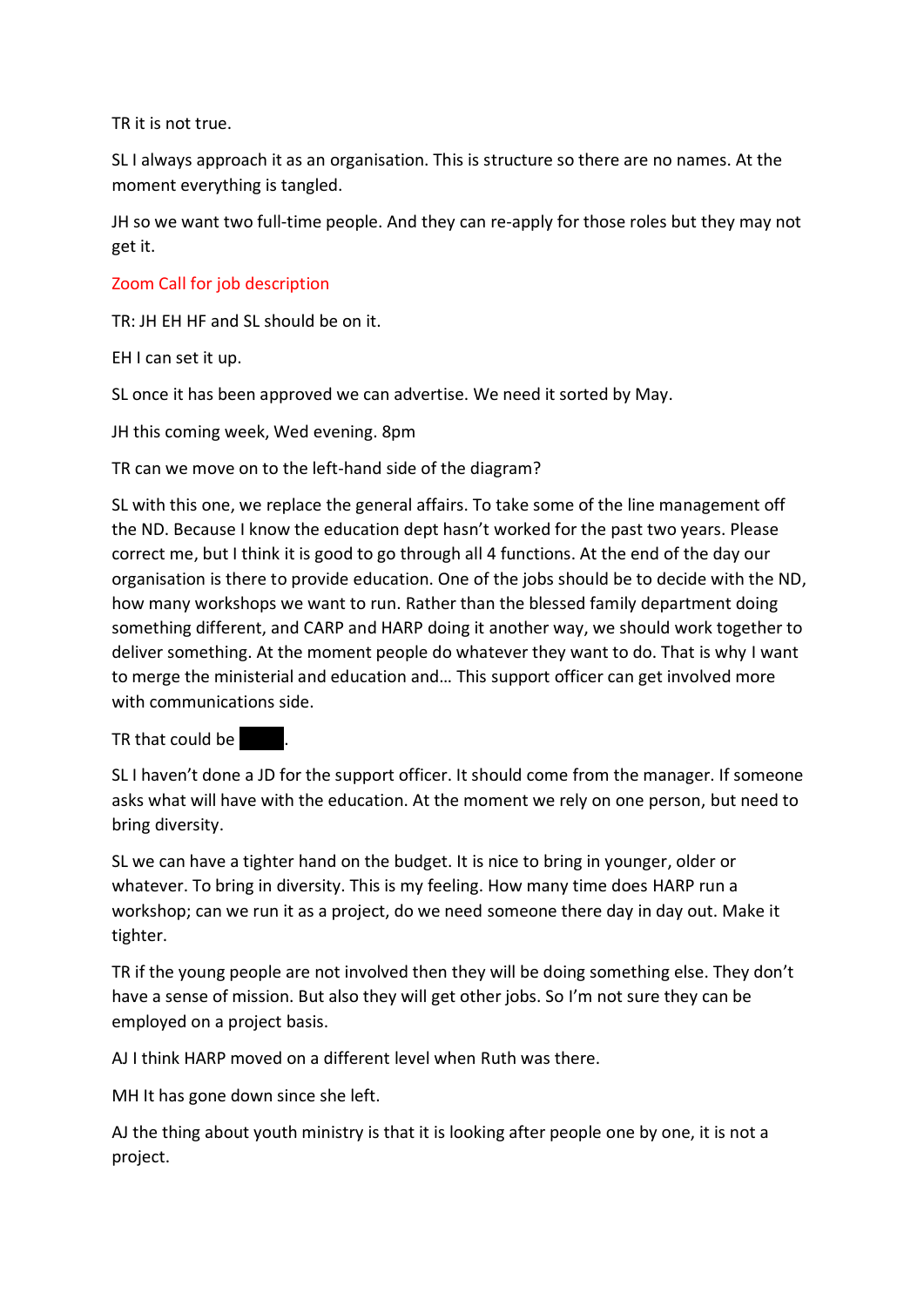TR why don't we move it next to the pastors? It is not really a project. The youth is 2/3 of our membership.

MH age should not be the defining factor; it is their capability to reach out to young people.

AJ it think it is. I don't know their world and young people have an insight into it. Age doesn't qualify automatically.

JH to back up what Andy is saying. It should be someone in the same position and the guide should be from that background so they can identify, the 2nd gen will know what their struggles are more.

HF I think it is more the generation gap.

TR why MH are you not for a youth leader?

MH I didn't say that. We want one yeah.

TR when my daughter-in-law was doing it, it seemed to be okay.

MH when I became the National Director 4 years ago, the first thing I did was to sit down with the team and there was a question who would lead it. We agreed most of their projects fitted within the blessed family department. My hope was that subsame would work with those people and those individuals would get more involved with the BFD. But one by one they all quit. I think it was a mistake. I want to create a culture that people can leave freely. We have a HARP committee, and there is a vacuum of leadership. I will come back to it, they are all passionate though. Reamond wants to come back to the UK, and I mentioned the youth leader. Initially he was reluctant. After talking with people he considered it.

TR maybe he would do it if someone was over him from here

MH recently I was moved by Tom with his efforts with GLOW and managing all the people. When the communication officer went AWOL, Tom took over. I spoke with him informally that we are re-structuring and we have the education position. He can manage projects, and a good communicator. Selina has surprised me with some of the things she is doing.

AJ it is definitely what we need in the future.

MH pastors need to focus on the membership but also we need some HQ position, I don't have an opinion on a project basis. E.g. Chris le Bas has been doing the summer camp for ages. Currently HARP runs 4 workshops a year.

TR what about the Chaplaincy?

MH I have people concerned that if there is micromanager then the projects will be snuffed out. But it needs to be aligned.At the moment it is not line managed. I am concerned they may go off course. I want the Chaplaincy to be apart of a youth department, that is maybe what could help us with.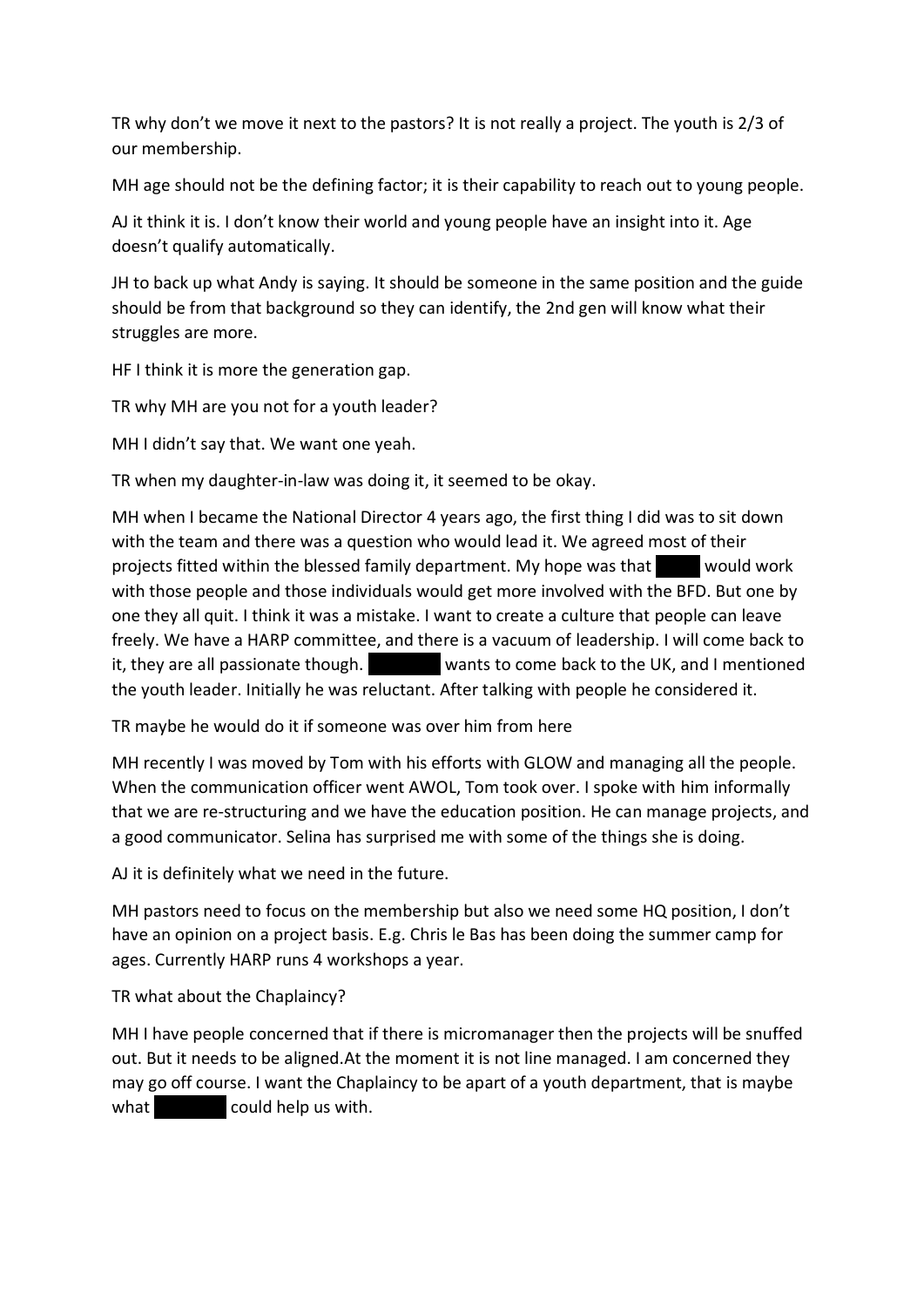AJ We may not like this generation gap, but it does exist. The pastors may need to work through someone. It think it is important to have a youth minister, but they need an experienced pastors to work with them.

MH I think we have too many communities and pastors. I do agree pastors should be involved in a pastoral team.

TR they should have someone who has a good project manager and someone who takes care of the internal side.

SL then could replicate what the BFD is doing. My understanding is the chaplain and the young ministry is not part of our organisation. If they are not, why do we support them. By letting them use the building we give them consent.

TR we do want to support them because it is something we didn't think of. We can agree to these two yellow boxes. [Points to diagram]

JH maybe you could email out the first JD?

HF I suggest a business and operations committee instead of finance.

TR you are the finance manager, but at the moment you have no position.

EH I am contracted as paid a little as the Finance Manager but I am also the Treasurer so Simon is quoted at the moment in our trustees report as the Finance Manager.

TR … which is confusing.

SL if we sort out the foundation, then we have time to sort out the higher levels, then we can go up.

MH this re-structuring will affect the National Council.

AJ we are not low line managers. It put me in a difficult position, because she is my friend.

JH because the work load is increasing we need to create a full-time job.

JH We need to issue a statement making it very clear why we are doing this, saying we are streamlining all the office roles, making the part time jobs into full time jobs.

TR I can write that

EH we are not doing anything wrong.

SL you should say even though you are upset you should direct concerns to your line manager.

Eh I have told her that.

Action Point: We agreed EH to put that in writing to Helena re that any concerns should go to her line manager.TR to write a letter explaining that we are streamlining the office roles.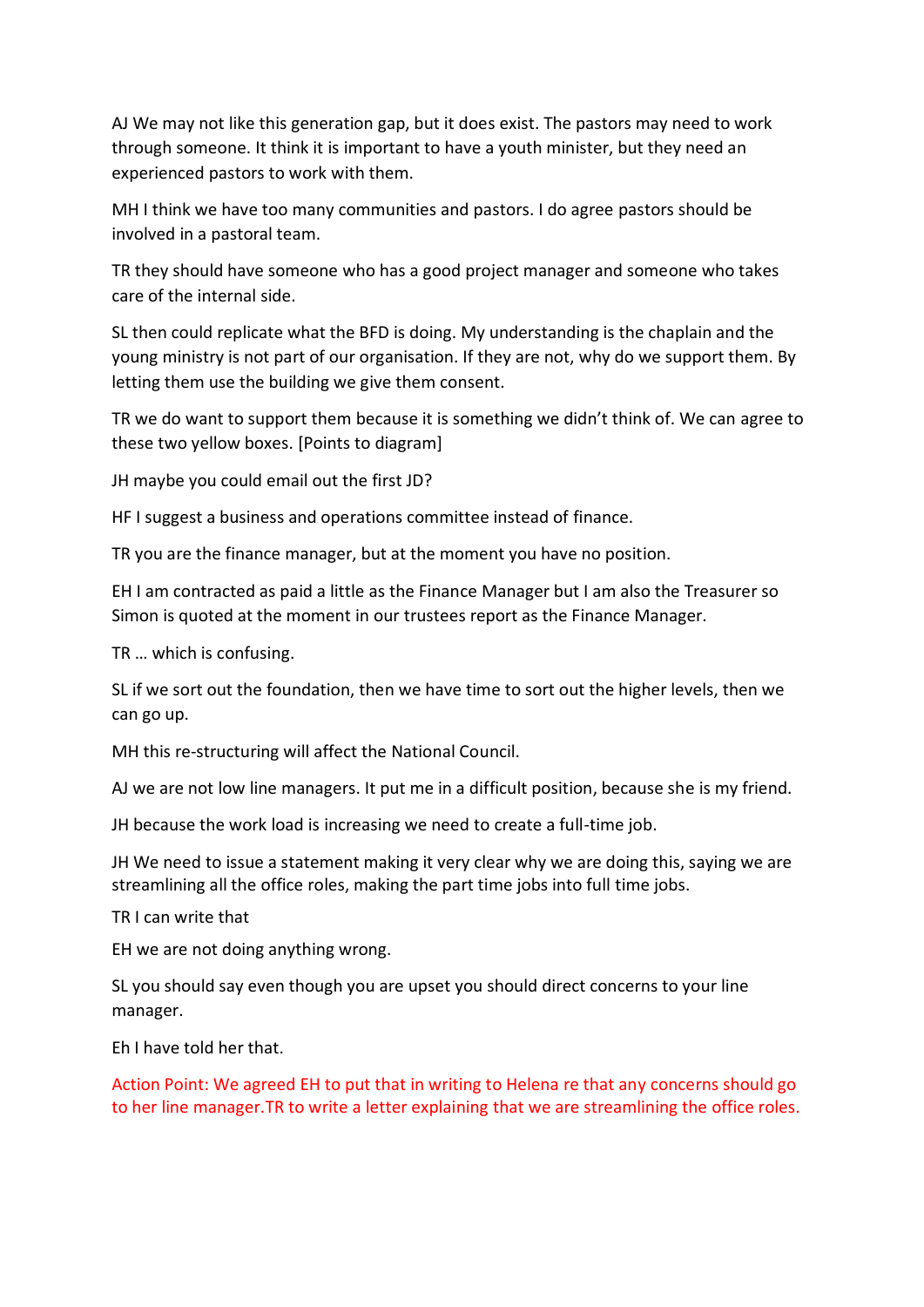#### **b. Overseas leave - research report**

SL JH has told me you have approved 28 days plus 8 days. It is already so generous, would it be okay to go to Korea and support. If someone like MH is invited for a week for that kind of situation, you need to get some kind of written permission from the trustees.

EH I can give a historical view point. We have never had this discussion before, only for William and MH. Matthewwent overseas from time to time as alecturer, which has nothing to do with ND status. Only two people are involved here. I donot think we should applythis to our other employees.

JH I agree with you.

TR Maybe it is fine, because we are here as anation to provide support to other European countries. But, for example, you should ask David Hanna.

SL exactly rather than have a clause.

MH there is one you have missed. The BFD meeting and Jeff would have to go for a long weekend.

JH but that is his job. But all the young people I have spoken to have a problem with it, because it's not clear.

SL then we can pay them over time.

TR Could you research what other church organisations do, e.g. the Mormons; we could do the same?

JH e.g. BFD, when their contract is drawn up, we can specify you will be paid this amount for your overseas work. As written in the contract, they will receive this rate when away.

AJ how is travel paid for?

EH costs come out of their budget.

HF from our last meeting we said 20 days plus 8.

JH in the zoom call we decided 28 days plus 8.

SL before I leave. Maybe we should consider changing full time change it to 7 hours a day, 5 days a week, so 35 hours. because we are already so generous. And usually because I work in the office, usually our office we start at 10am kind of leaving 5:30pm. That is like 7 hours with a 30 minutes break inside. So 35 hours per week is more reasonable for our organisation rather than 37.5 hours.

TR its more realistic.

AJ So its 10 till 5. And with half an hour lunch break.

SL no one pays lunch break.

JH if someone wants to come in earlier, can they.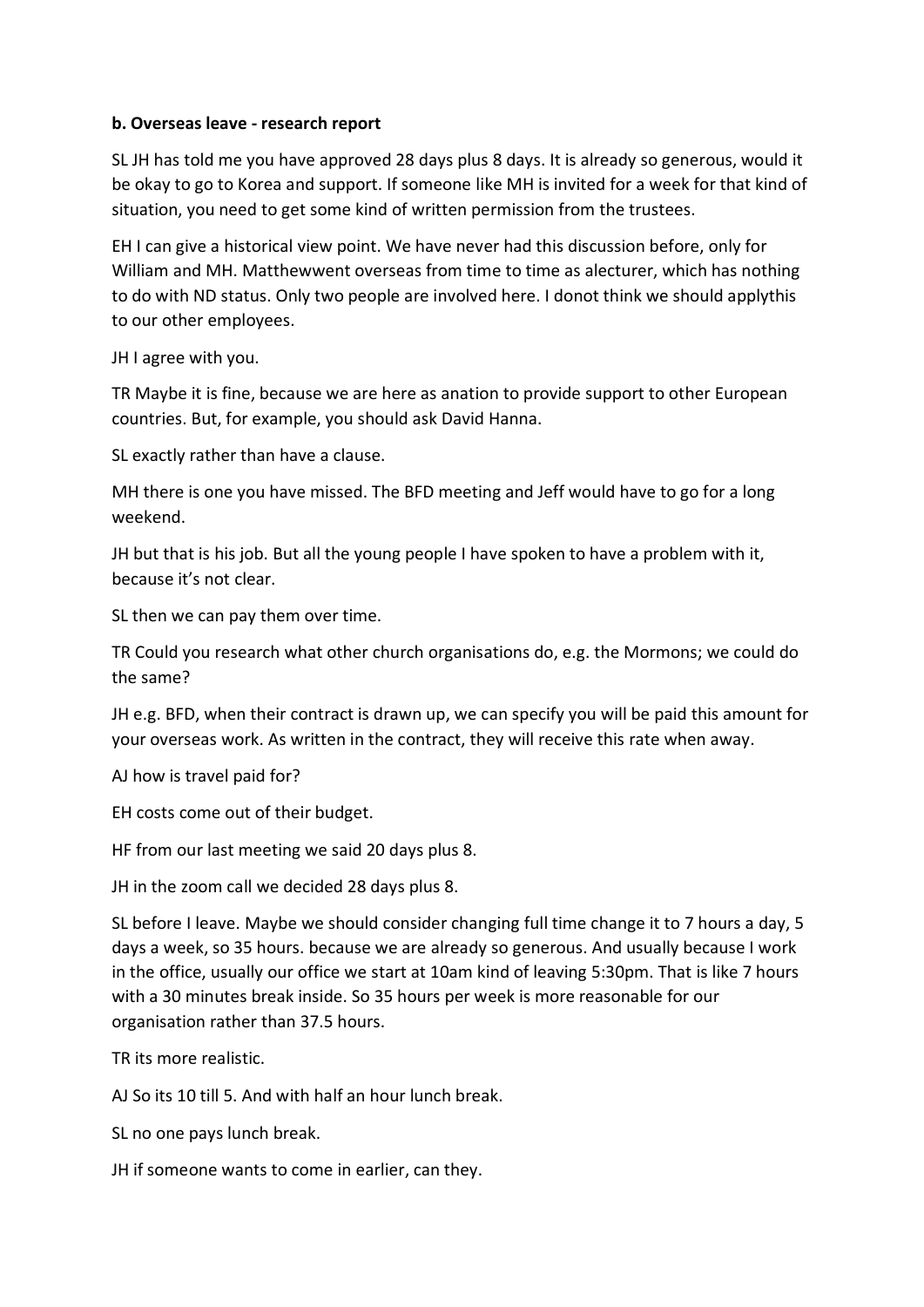Action Point: We agreed to add Job description for the ministerial education manager to the agenda.

BREAK

**06. Clarify Sylvia's role (EH)**

#### **07. Discussion re above**

#### **08. National Directors Report on FFWPU activities(MH)**

MH we had the big events in Korea in Feb. A number of members from the UK were there. To summarise a few points. TM spoke on three occasions, one of the points that she said about how she used a metaphor of being abandoned in a sand storm and to find a needle, even though she couldn't see a few feet in front of her. I think it is because she needs to communicate who she is and her identity. I felt it meant that she found who she is and how to lead. And any rumours about a court drama are not true. She is in control with the direction of our movement. It was refreshing that there were a lot of younger people than me there. This was a directive from TM. She is encouraging us to bless 430 couples, and to bless more. And she wants to register those who fulfil that. She specifically mentioned the European missionaries, and wants to recognise the people that went overseas. Mike also said we should help the Masters bless 430 couples in their names. I think it would be moving for TM and for the Masters.

TR we couldn't do something about that, but the pastors could.

MH I am just reporting, I wasn't expecting anyone to do it.

MH also GLOW. We had some good talks and worship. It's good to start it, we have a plan to follow up next year and offering it to the North Region level, to invite them as well. As a way to connect all the organisations together. Small meeting in May and mini GLOW after the SeongHwa. And then again in November, so that we can set goals and report how we are pursuing goals. Third point is national level 21 day fasting and prayer condition. A lot of flak from all directions.

Finally we are in the middle of events, the Cheon Bo event in June, the AGF festival in June, also the High Noon in May or June and the Easter HARP Workshop. It has been focused on Divine Principle traditionally, they are slightly underprepared. I designed the poster last night.

AJ have they got staff yet?

MH no kitchen staff yet.

JH isn't Simon that person, though I don't know why he is that person.

MH Simon has changed his PR role, but I want him to stay on till we have a replacement.

GS how do we know when the DBS checks have gone through? I haven't received it.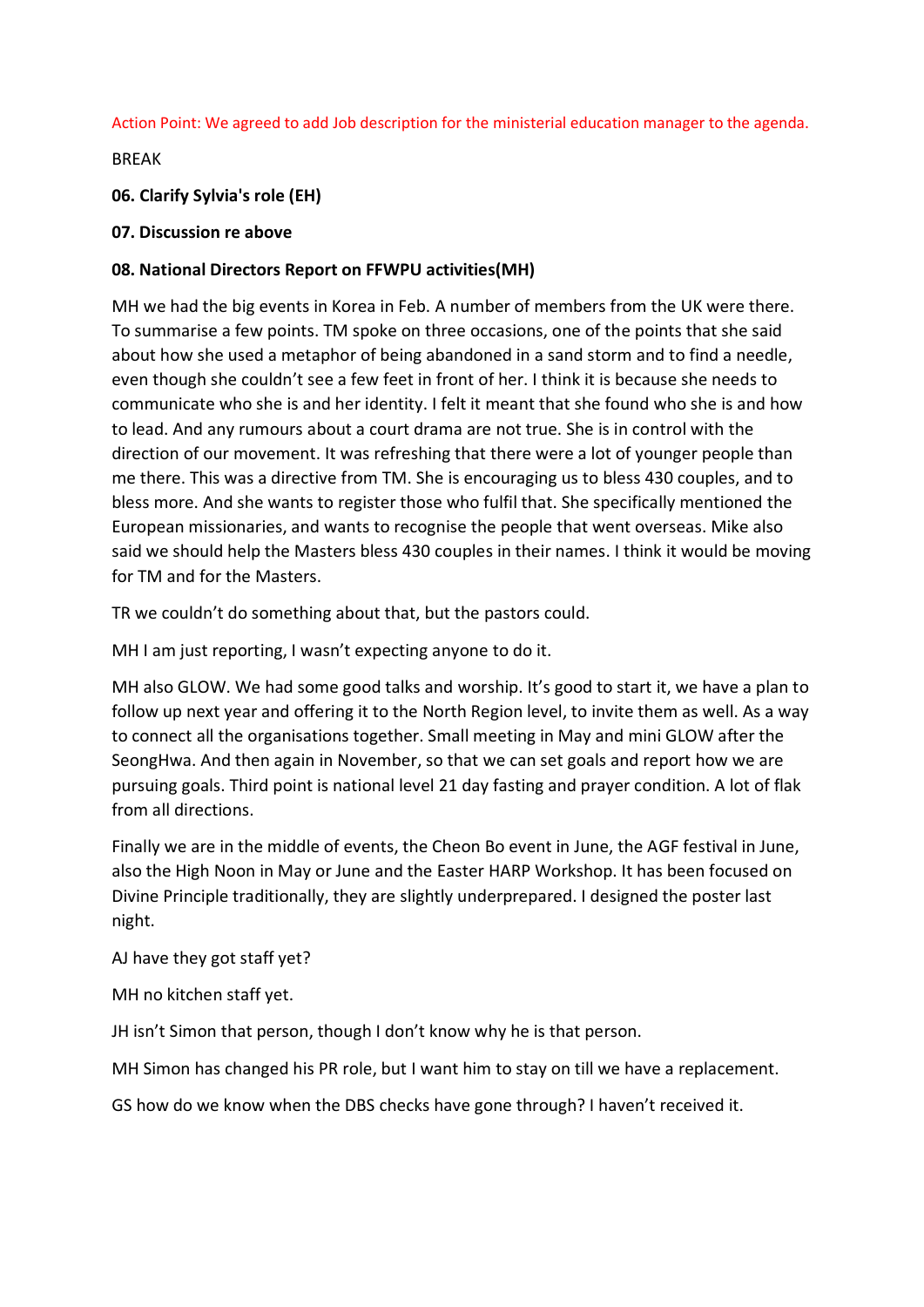### **Reports of officers, boards and standing committees:**

# **09. Treasurer's report (EH)**

EH I did do the management accounts for Jan. I will hand those round to you. The summary of this is, because of 100% occupancy of LG flats, I was able to raise the allocation of funds to HQfrom £13,000 p.m. to £15,000 p.m. We are doing well on LG, but terribly at Wontner Road. Currently we have £186,500 in bank/cash. The overall picture is that we have a good income coming into HQ but this week from Wontner Road and Cleeve House. Tithes are a bit slow. We are operating okay. My concern is that we need to build up the operating reserve to £80,000;currently it is in the minus.

We are expecting £50,000 more to come in.

AJ who is chasing the £50,000?

EH the farmer paid, it but the solicitor is sitting on it.

AJ it would be very nice to have somewhere saying this is the money we have.

HF to summarise it.

JH the two figures we need to know are how much we have got and how much has been allocated.

# **10. Secretaries report (GS)**

TR you are getting there, thanks.

### **Reports of special committees:**

### **11. Farmland special committee report (AJ)**

AJ there was some worry that because Honda is closing down that everything might go pear shaped. I gave Hannick Homes a call and they are still very much on board with the residential side and employment land. So that is it really.

TR can you find out how that impinges on the solar farm project?

TR you may need to email Chris or something

# **12. Corporate charity status special committee report (TR)**

TR we haven't got any further with this.

AJ Sorry you just want to know where the employment land impinges on the solar farm?

TR yes, how does that affect it or not, because of the solar farm.

TR on corporate charity status there is nothing to report because we haven't met yet.

JH Chris asked me if we had received an email from the Solar farm; the new one. I said no, you were supposed to have received the paperwork from the lawyer.

TR Yes I have that. It's fine I have been in contact with him.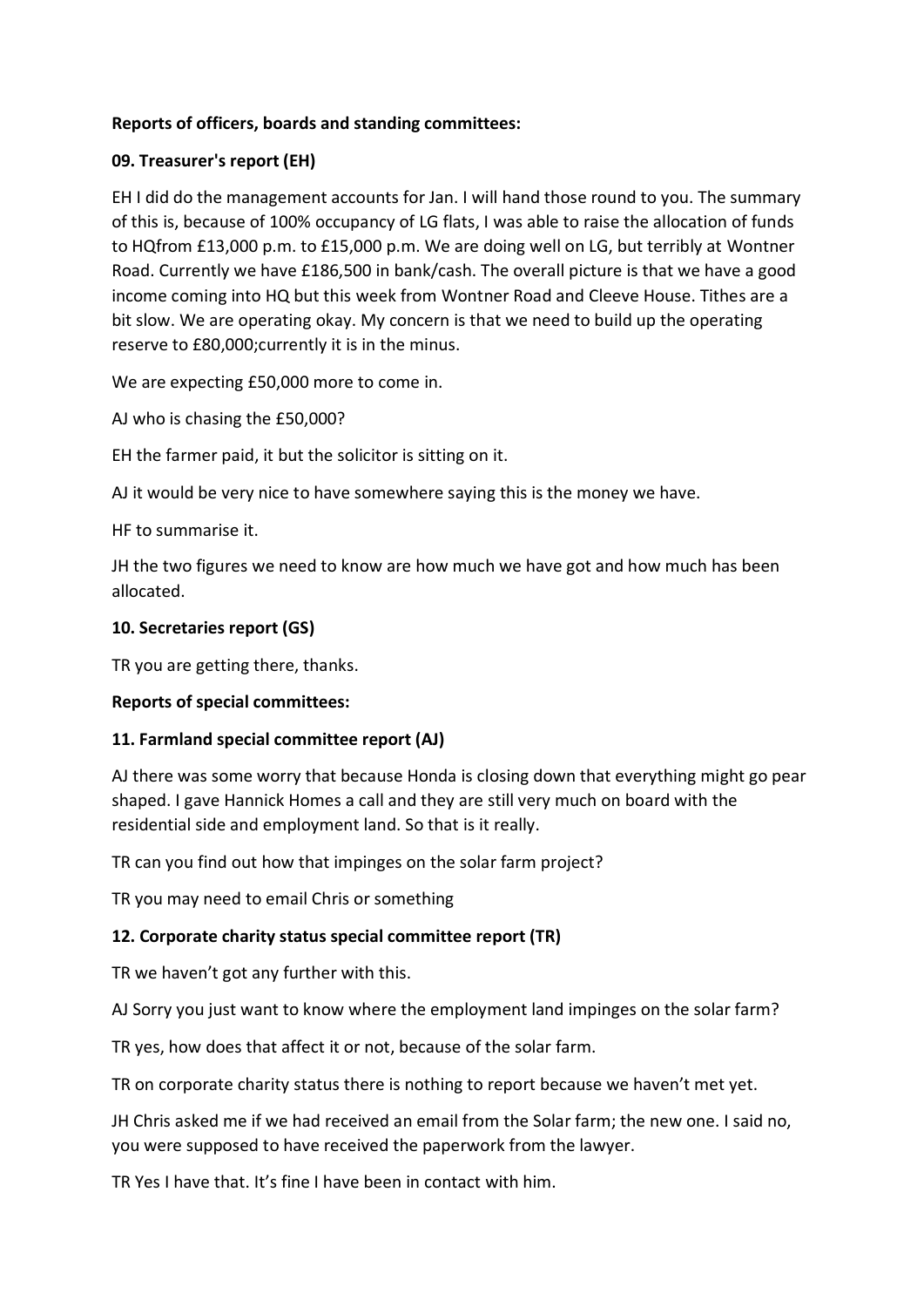# **13. (Business manager special committee report (AJ) Not relevant now due to restructuring.)**

AJ I think we need to revisit this, especially in light of what we spoke with SL about. I do believe we need somebody to take us forward.

TR okay this is the point of having a dedicated property manager. I think we can talk about this at another meeting.

### **Unfinished business:**

# **14. Fund for ESGD (TR)**

TR EH wrote a short summary of what he suggested of what was possible. I sent that to Gary. Gary said thank you but he was busy moving house so he would look at it in a couple of months' time.

EH okay. No rush anyway.

# **New Business:**

# **15. Property Timeline (MH)**

MH we had the meeting and I think one of the decision was to re classify LH and LG as money-making properties and to hand those over to the trustees and FC, to develop them, sell them, or whatever. That is not my concern. And the other one was looking into creating a viable retreat centre, again for the trustees and FC to figure out. What the National Council wants is the timeline. They appreciate that it is impossible to know exactly how much time we need.

Miriam could be leaving in November. Did I send you this note from Carlo?

TR you may have but I didn't see it.

MH It was something like Miriam is leaving on this date, but could stay on longer.

EH please don't allow that. Please cut the relationshipand start again as fully controlled by FFWPU.

TR Sorry to interrupt, but the reality is that we don't have the finances in place to do both of these things. And nor are we going to have the finances in place for a while unless we borrow the money. And also we don't have any clarity for staffing. So how can we plan anything unless we have the funds in place?

EH the minute we take over Cleeve, we immediately take over what is in the Cleeve House bank account, not the Cleeve House Ltd. of course. And we take over the £650 p.m. rental income. So it is not a completely empty house. I am expecting from now in March up to end of October that we develop a plan. And I am also expecting Wontner Road to be split up and for us to start selling units. But there are various options there, we need to get a move on. We really should ask the FC how fast can you make proposals, because this committee willtake FC proposals and select the most suitable ones.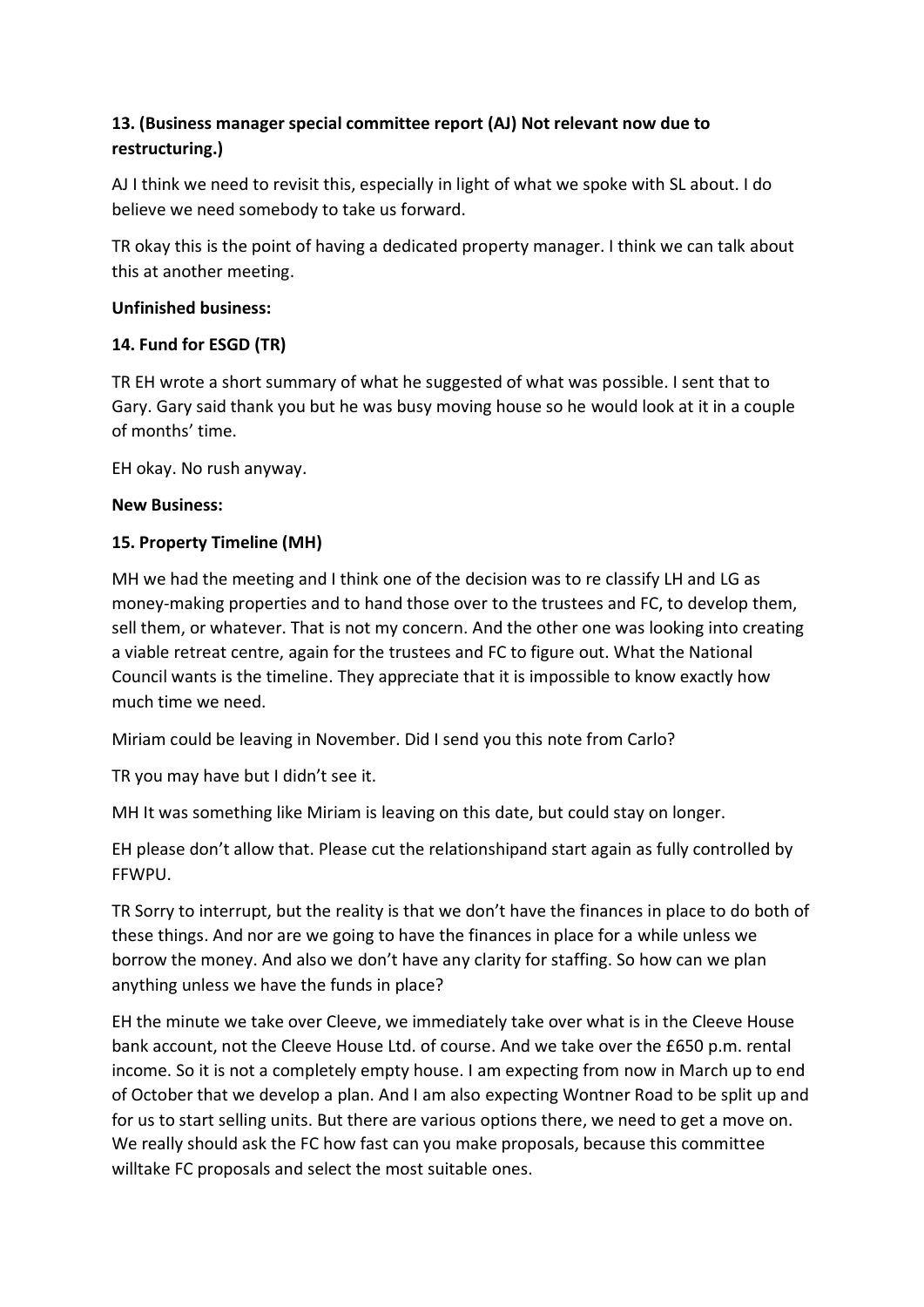MH so does the trustee board trust the FC to make those?

EH to make those proposal and get the required expert advice before they give it to the trustees.

TR Wehad a meeting with Mike on Thurs. We havenot had proper advice on our properties, so we can make proper decisions on them. It's only recently that we decided what we want to. But if the FC can do that I don't know, if they can get Bernard on board, it will help, he has his feet on the ground.

EH they could come up with some real proposal in the next few months.

AJ but it really needs to be backed up with evidence that we can then look back on and say the reason we make this decision was because of these facts.

EH yes absolutely.

AJ without that research we can't possibly make any decisions.We have got direction from the National Council of what we want to achieve. It's a matter of …

TR I can write a letter to the FC of what we need to do. We need to find a property and so on… and we are waiting for some proposals from you please.

JH I thought the decision has been made to keep Cleeve House.

TR no

EH possibly.

JH I thought the national Council said it was a fine place.

TR they can recommend what they like, but we have to decide what we are going to do based on the finances. Personally I am not for keeping Cleeve House, but the argument is not for here, it is for the FC to find out.

JH why is it for them to work out?

TR because they are the FC, it's a financial decision. They can come up with proposals

JH but I don't think that that is going to happen.

TR but that is their job. It is their job to come up with the proposals whether we sell Wontner road or not, whether we keep CH or not… and they come up with the proposals plus the documentation to back it all up as we decide what to do.

JH my point that I made in the meeting on Wednesday is that without a comparison of how much it will cost fitting the cabins or whatever, that's one job to price etc. The other is to find a suitable alternative place and compare them. So like SL said they need to have one person for each place, is it us or they?

TR it is Simon.

JH do they know that?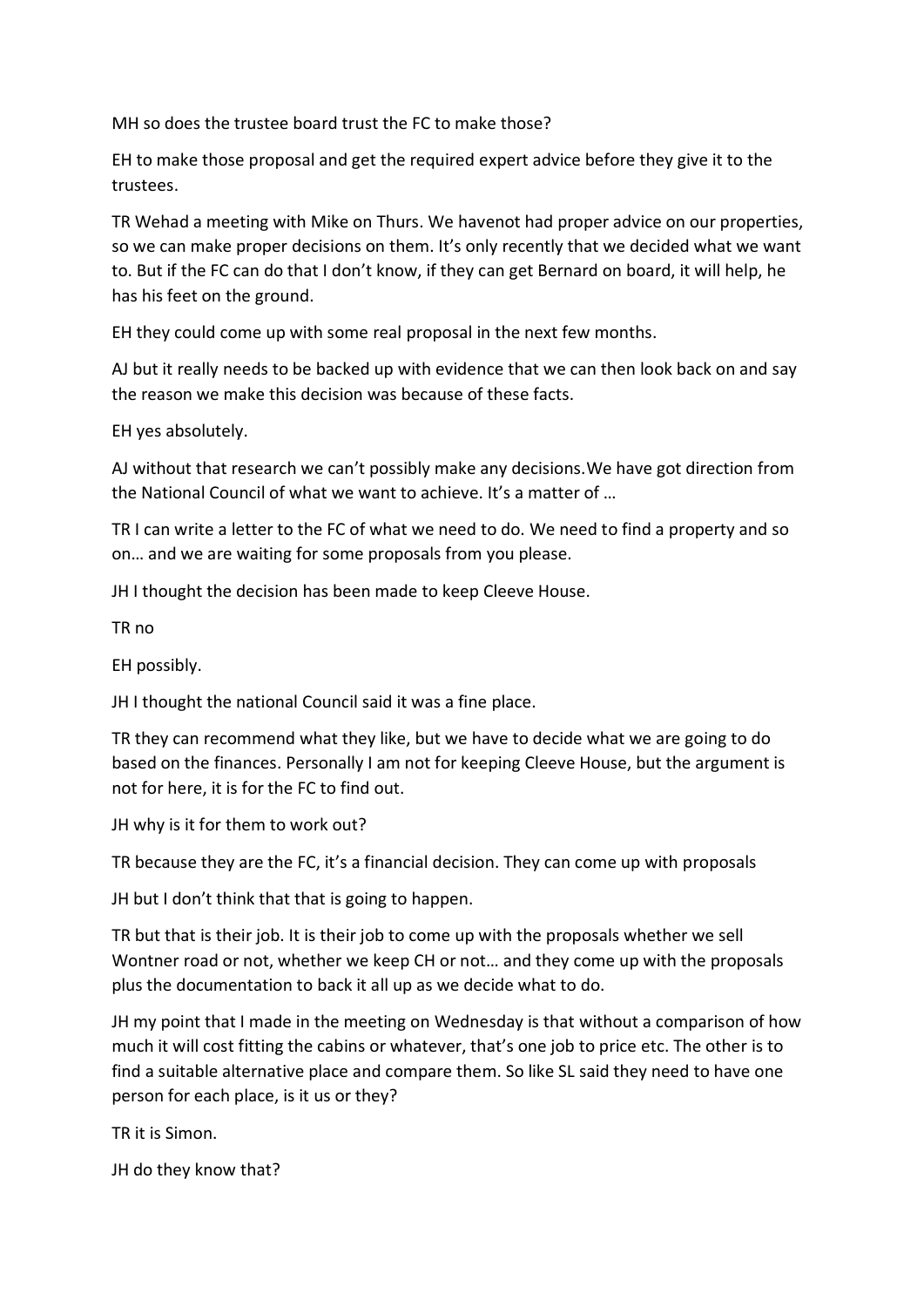TR Yes. He got upset with me because he said that he was doing that.

AJ I am just really concerned that if we are looking to do that, there is a precedent of building works, but it is a big job TR. I hope with the extra people…

JH which is another point on the agenda to keep advertising.

AJ they do need someone who really know properties and planning.

MH did say he has 15 properties?

TR I will write a letter to them and send it round to everyone and you can add your bits.

JH I think we need to do that every time the FC needs to do something, otherwise its just going round and round in circles.

AJ its important to put in the document that it is done by a certain date as MH said.

TR by when?

MH I don't know, I'm asking.

AJ I think by the end of June. Getting all the info to us, that gives them 3 months.

EH are you happy with working with the FC yourself? I talked with HF and she says to me very sensible things, like why did they do this and not that? They could have done things differently; she knows what she is talking about.

TR okay I can write the letter and you can add your bits in to it.

MH one thing that we haven't done is to draft some kind of action to the membership.

JH wasn't that discussed in the last meeting, should that have been in the minutes.

MH I am happy to draft something in the next few days.

#### **Minute taker lost access to computer for a minute**

EH reporting on Gift Aid.We are expecting Natural Numbers to make a Gift Aid claim very soon since the data has now been prepared for that

#### **16. car dealer at the top of Cleeve House (AJ)**

Defer to AOB

#### **18. Basic training for our employees (EH)**

EH Some of the problems that I meet is that people have not receive basic training. E.g. selfmanagement skills. The HR should make proposals; ask people: are you prepared to take this and this course?

TR what is your proposal?

EH to have a personal development plan for each person.

TR Do we all agree on that?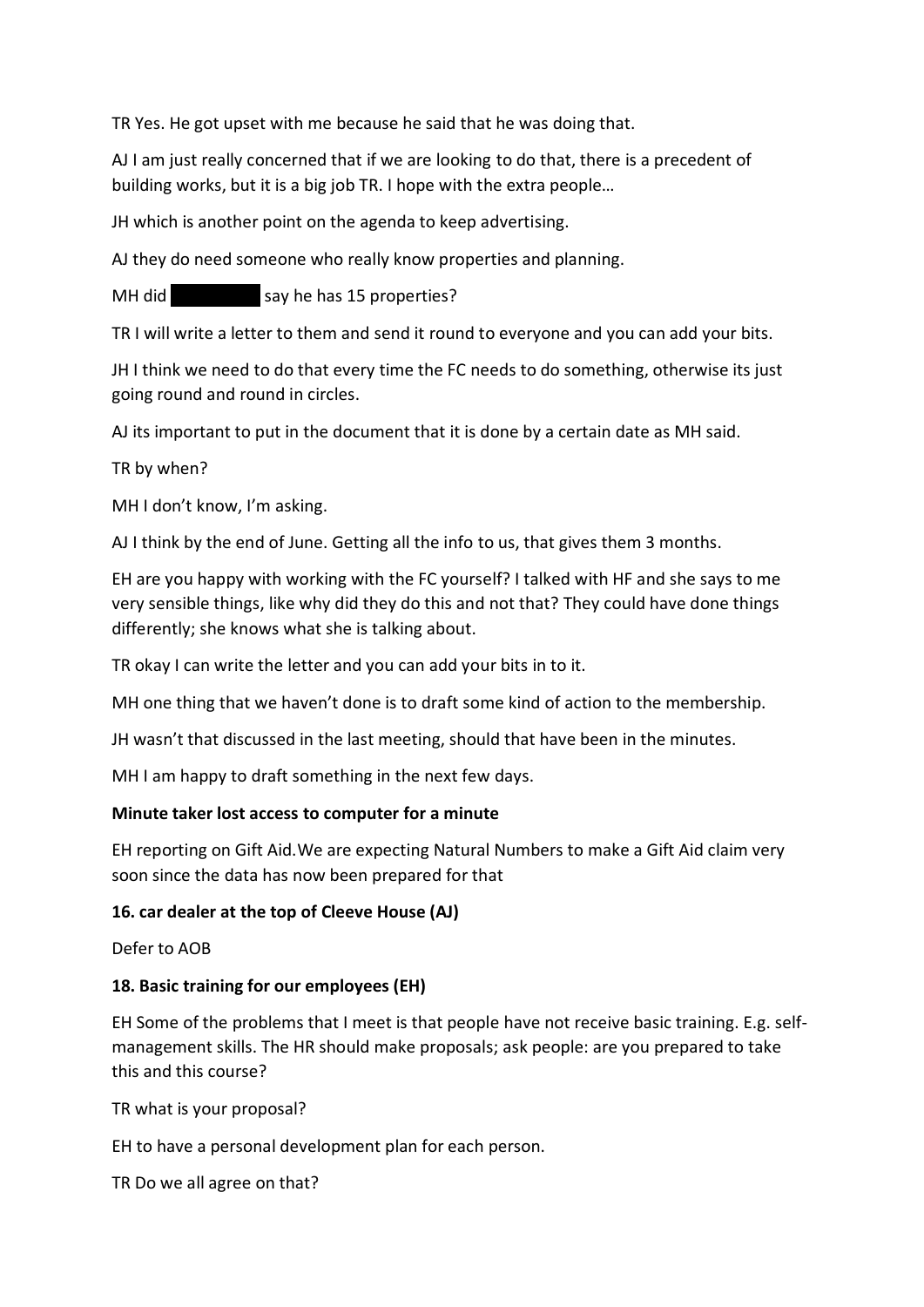# Action Point We agreed that EH should send an email to Sylvia to set up a personal development plan.

MH maybe SL could look into what we should aspire to.

TR I want to make some comments about meeting Mike.

# **17. Comments on meeting with Mike B (TR)**

TR Mike gave a presentation. We are in an era of group decision not top-down management. He clarified we shouldn't we wedded to the past. He showed us the old and new buildings in the US. The UK has 65% of the assets in Europe. In Europe £10 million was turned into £30 million, but in the UK £1 million turned into £45 million. The trustees do need to decide in the end, but we do need a vertical component as well. So he wants to keep True Parents informed. That's means keeping True Mother, Mike & Fumiko Balcomb and David &Kyunja Hanna informed. We mustn't forget the vertical component. He said we are not there to block you but we want to report it to True Mother, to inspire True Mother, and that we should not consider it a block.

He also suggested we support the Masters with their offering. Also Won Pil Kim lost his health in Norway.

Mike said we need to have a comprehensive set of options. E.g. Did you think of splitting up Lancaster Gate. Even things that don't seem possible. The trustees' responsibility is to bring in the proper legal advice. If you pay £100,000 to get £5 million then it is worth it.

# **19. Finding more trustees (TR)**

TR We need to find more trustees. I feel more confident that we can have someone younger. We need to head hunt them. They could be an observer for a while.

# JH: had a brother who was interested

TR We can have maximum 7 - with two or three as observers. They have to be quite practical; legal, finance, property, or generally intelligent.

### **20. Meeting UPF directors (TR)**

EH I spoke to Robin just to see what is going on. We need a meeting ASAP. They are getting pushed by the Charity Commission. They are dragging their feet.

AJ We don't want to take the wind out of their sails. I think we need to support them. They might collapse. If we want them to achieve something then we need to support.

TR this is not our responsibility. It's up to Jacques Marion.

EH do not ask Robin or Margaret to do this. Get someone like an administrator to do it.

TR I don't know what to do.

MH this week I'll consult Jacques Marion

GLS aren't they worried about the office.